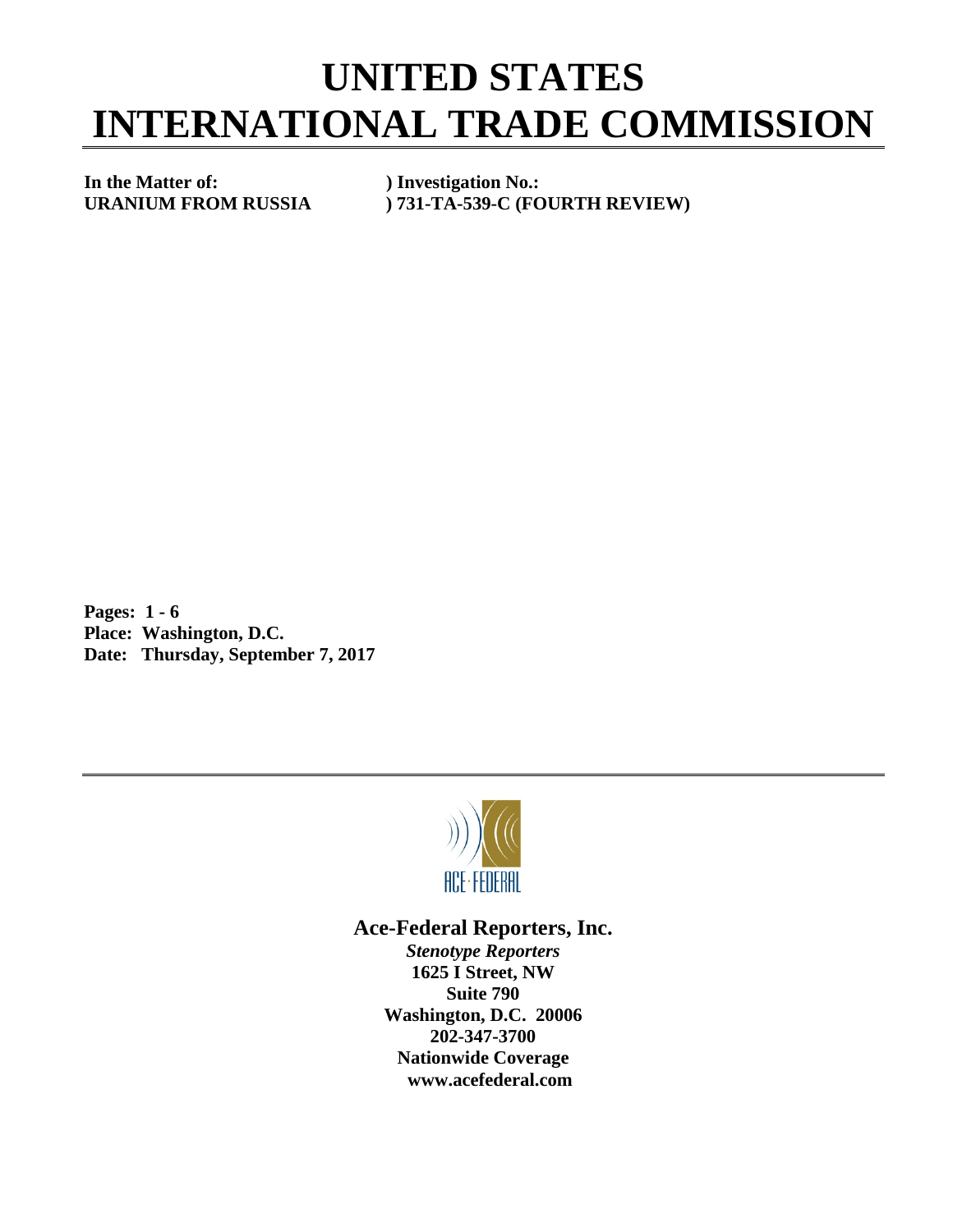| $1\,$          | UNITED STATES OF AMERICA                                |  |
|----------------|---------------------------------------------------------|--|
| $\overline{2}$ | BEFORE THE                                              |  |
| $\mathfrak{Z}$ | INTERNATIONAL TRADE COMMISSION                          |  |
| $\overline{4}$ |                                                         |  |
| 5              | - - - - - - - - - - - - - X                             |  |
| 6              | : Investigation Number<br>IN THE MATTER OF:             |  |
| 7              | URANIUM FROM RUSSIA<br>$: 731-TA-539-C$                 |  |
| 8              | : (FOURTH REVIEW)                                       |  |
| 9              | - - - - - - - - - - - - - - X                           |  |
| 10             |                                                         |  |
| 11             |                                                         |  |
| 12             |                                                         |  |
| 13             |                                                         |  |
| 14             | Thursday, September 7, 2017                             |  |
| 15             | Main Hearing Room                                       |  |
| 16             | U.S. International Trade                                |  |
| 17             | Commission                                              |  |
| 18             | 500 E Street SW                                         |  |
| 19             | Washington, DC                                          |  |
| 20             |                                                         |  |
| 21             |                                                         |  |
| 22             | The meeting commenced, pursuant to notice at 9:30       |  |
| 23             | a.m., before the Commissioners of the United States     |  |
| 24             | International Trade Commission, the Honorable Rhonda K. |  |
| 25             | Schmidtlein, Chairman, presiding.                       |  |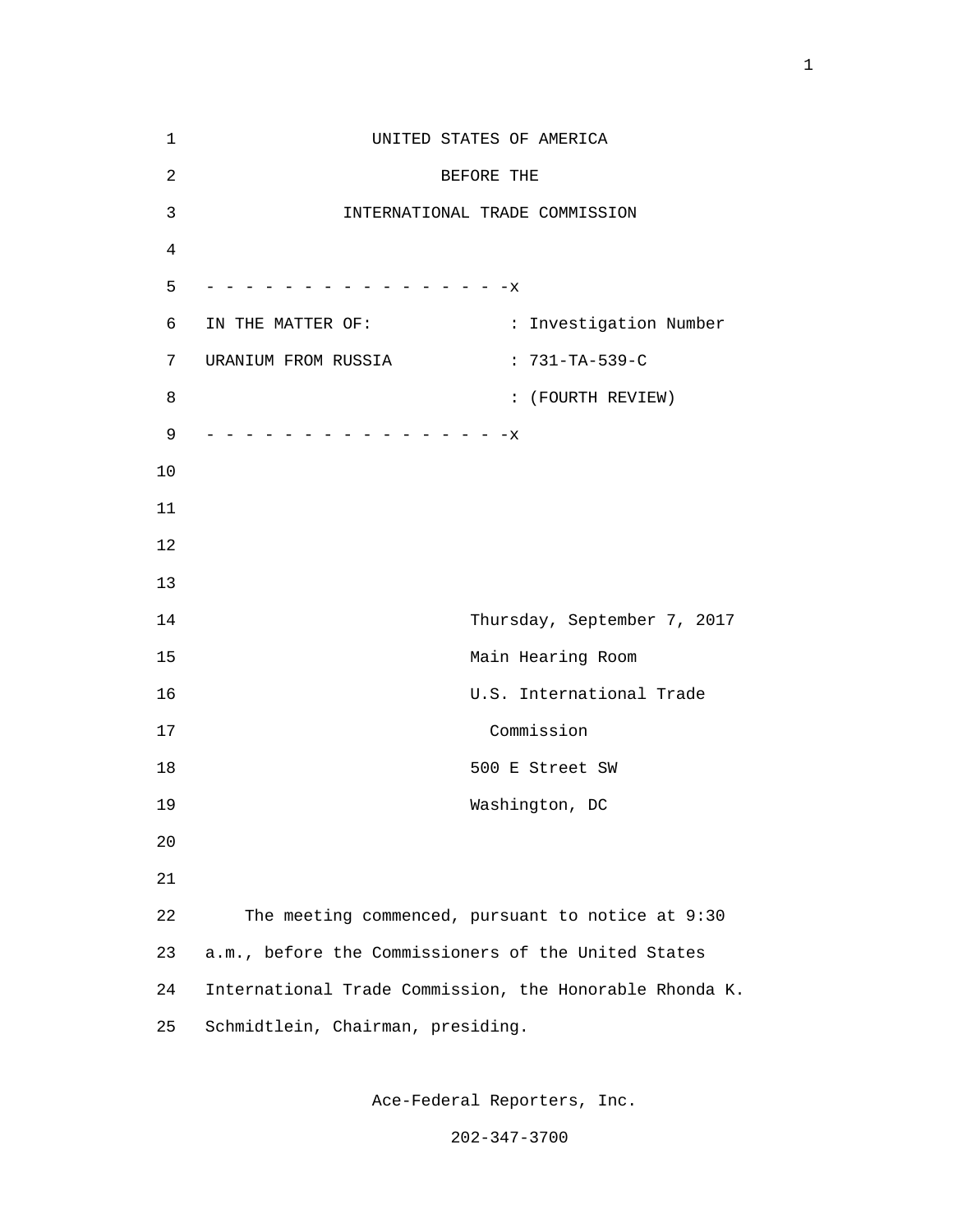| $\mathbf 1$      | Staff:                                      |
|------------------|---------------------------------------------|
| $\overline{a}$   | Jordan Harriman, Investigator               |
| $\mathsf{3}$     | Diana Friedman, International Trade Analyst |
| $\overline{4}$   | David Goldfine, Attorney/Advisor            |
| 5                | Nathanael Comly, Supervisory Investigator   |
| $\epsilon$       |                                             |
| $\boldsymbol{7}$ |                                             |
| $\,8\,$          |                                             |
| $\mathsf 9$      |                                             |
| $10\,$           |                                             |
| $11\,$           |                                             |
| $12$             |                                             |
| 13               |                                             |
| 14               |                                             |
| 15               |                                             |
| 16               |                                             |
| 17               |                                             |
| 18               |                                             |
| 19               |                                             |
| 20               |                                             |
| 21               |                                             |
| 22               |                                             |
| 23               |                                             |
| 24               |                                             |
| 25               |                                             |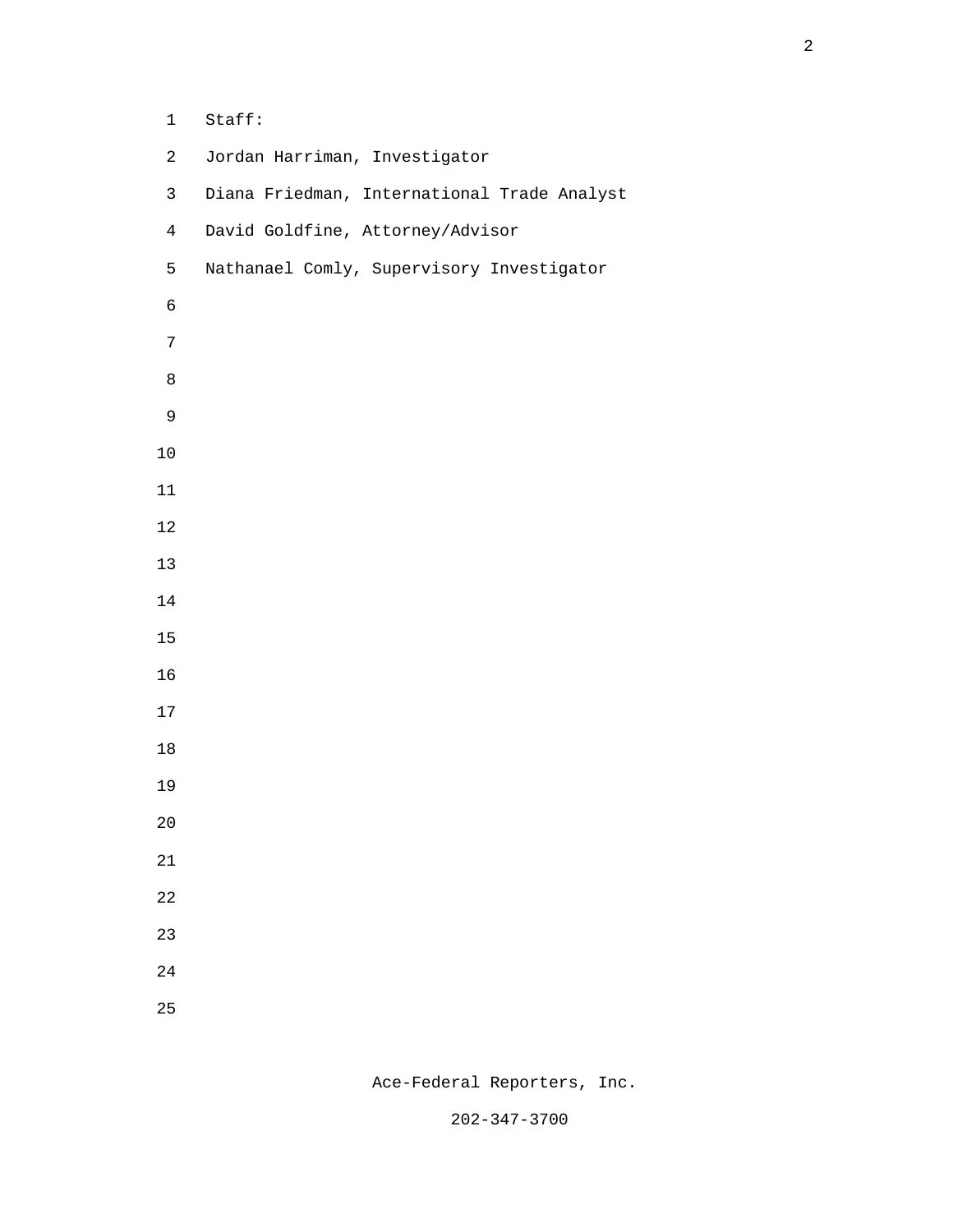| 1  | PROCEEDINGS                                                 |
|----|-------------------------------------------------------------|
| 2  | (9:32 a.m.)                                                 |
| 3  | MR. BISHOP: Will the room please come to order              |
| 4  | for the Commission vote.                                    |
| 5  | CHAIRMAN SCHMIDTLEIN: Good morning. This meeting            |
| 6  | of the U.S. International Trade Commission will now come to |
| 7  | order.                                                      |
| 8  | I understand that there are no agendas for future           |
| 9  | minutes, meetings, Ratification Lists, or Outstanding       |
| 10 | Action Jackets to consider.                                 |
| 11 | Next we turn to the vote in the Fourth Five-Year            |
| 12 | Review of Investigation No. 731-TA-539-C concerning Imports |
| 13 | of Uranium from Russia.                                     |
| 14 | Welcome to Mr. Comly and the staff who                      |
| 15 | participated in this investigation.                         |
| 16 | Are there any questions for the staff?                      |
| 17 | (No response.)                                              |
| 18 | CHAIRMAN SCHMIDTLEIN: Are there any additions or            |
| 19 | corrections to the staff report?                            |
| 20 | MR. COMLY: Nate Comly, Office of Investigations.            |
| 21 | Chairman, schmidtlein, the report may be approved           |
| 22 | as it stands.                                               |
| 23 | CHAIRMAN SCHMIDTLEIN: Is there any objection to             |
| 24 | approval of the staff report?                               |
| 25 | (No response.)                                              |
|    |                                                             |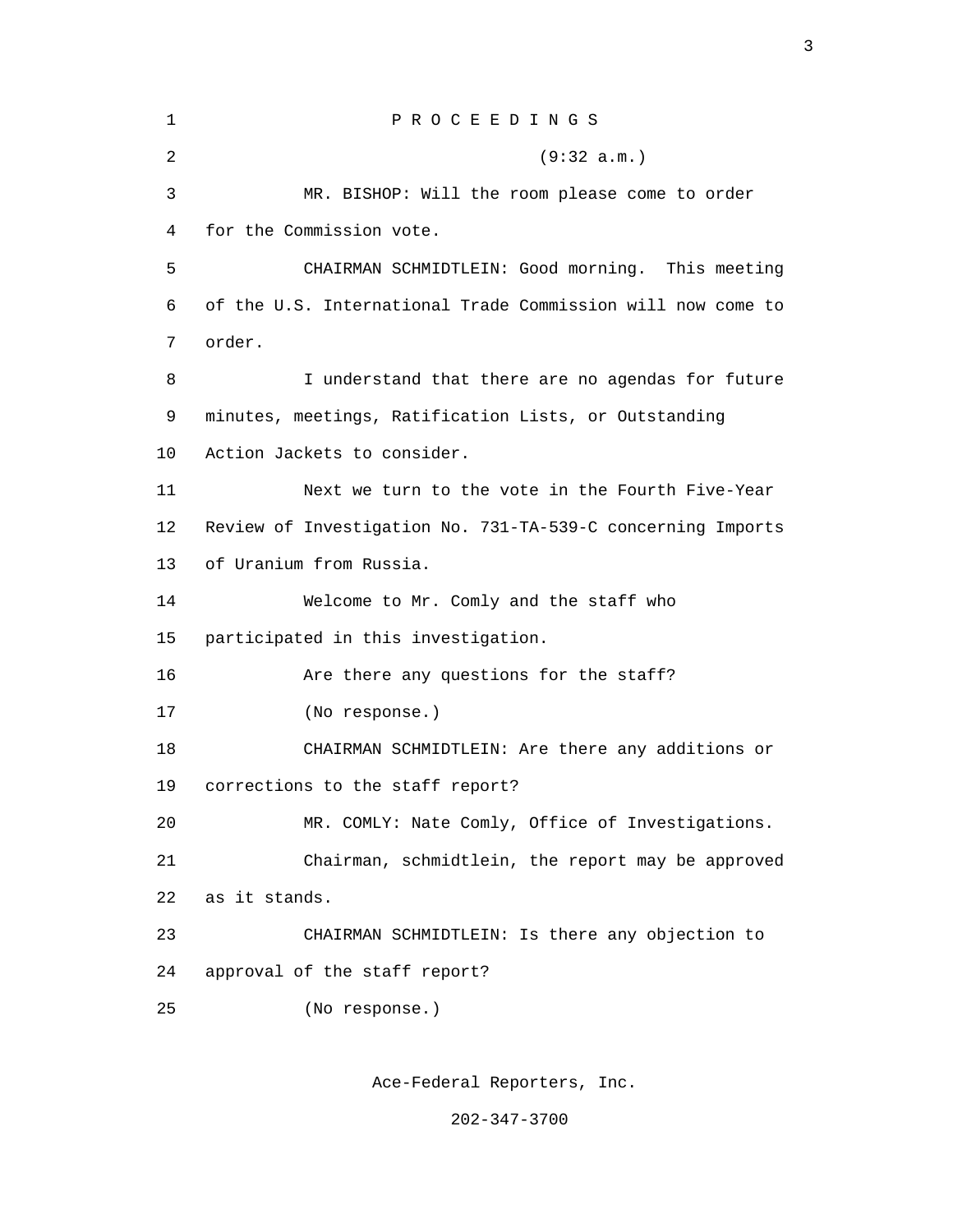1 CHAIRMAN SCHMIDTLEIN: Hearing none, it is 2 approved. 3 Mr. Secretary, will you please call the roll. 4 MR. BISHOP: Commissioner Schmidtlein. 5 COMMISSIONER SCHMIDTLEIN: I vote in the 6 affirmative. 7 MR. BISHOP: Commissioner Broadbent. 8 COMMISSIONER BROADBENT: I vote in the 9 affirmative. 10 MR. BISHOP: Commissioner Williamson. 11 COMMISSIONER WILLIAMSON: I vote in the 12 affirmative. 13 MR. BISHOP: Commissioner Johanson. 14 COMMISSIONER JOHANSON: I vote in the affirmative. 15 MR. BISHOP: Madam Chairman, the Commission has 16 reached an affirmative determination. 17 CHAIRMAN SCHMIDTLEIN: Thank you, Mr. Secretary. 18 Further information regarding this determination 19 will be in the press release. Views of the Commission 20 currently are scheduled to be completed and filed by 21 September 20th, 2017. 22 Thank you again to all the staff who participated 23 in this investigation. Seeing that there is no other 24 business before the Commission, this meeting is adjourned. 25 (Whereupon, at 9:33 a.m., Thursday, September 7,

Ace-Federal Reporters, Inc.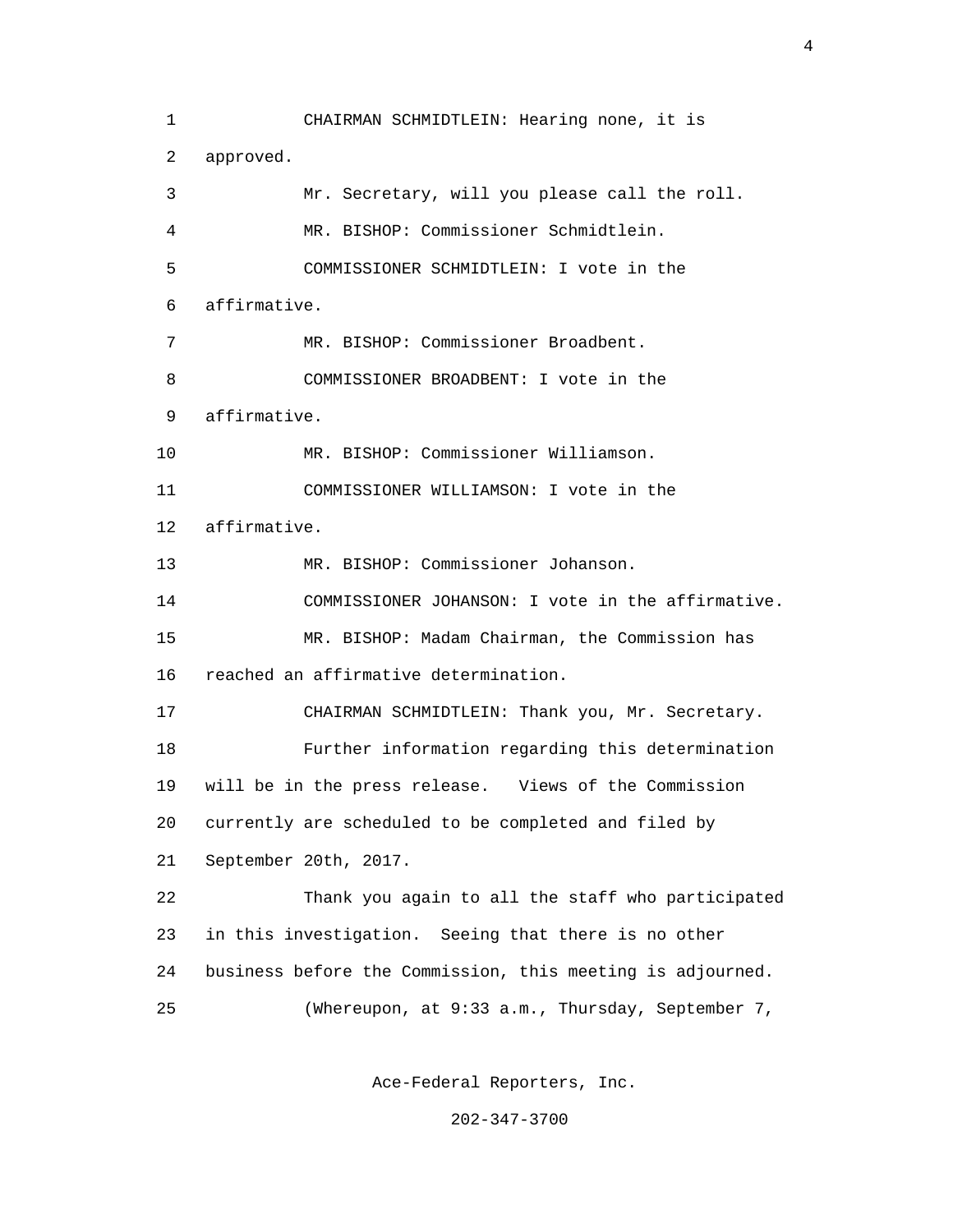| $\mathbf{1}$   | 2017, the meeting of the Commissioners of the United States |
|----------------|-------------------------------------------------------------|
| $\overline{a}$ | International Trade Commission was adjourned.)              |
| $\mathbf{3}$   |                                                             |
| $\bf 4$        |                                                             |
| 5              |                                                             |
| $\epsilon$     |                                                             |
| $\overline{7}$ |                                                             |
| $\,8\,$        |                                                             |
| $\mathsf 9$    |                                                             |
| $10\,$         |                                                             |
| $11\,$         |                                                             |
| $12\,$         |                                                             |
| $13\,$         |                                                             |
| $14\,$         |                                                             |
| $15\,$         |                                                             |
| $16\,$         |                                                             |
| $17\,$         |                                                             |
| $18\,$         |                                                             |
| 19             |                                                             |
| $2\,0$         |                                                             |
| $21\,$         |                                                             |
| $2\sqrt{2}$    |                                                             |
| 23             |                                                             |
| $2\sqrt{4}$    |                                                             |
| 25             |                                                             |